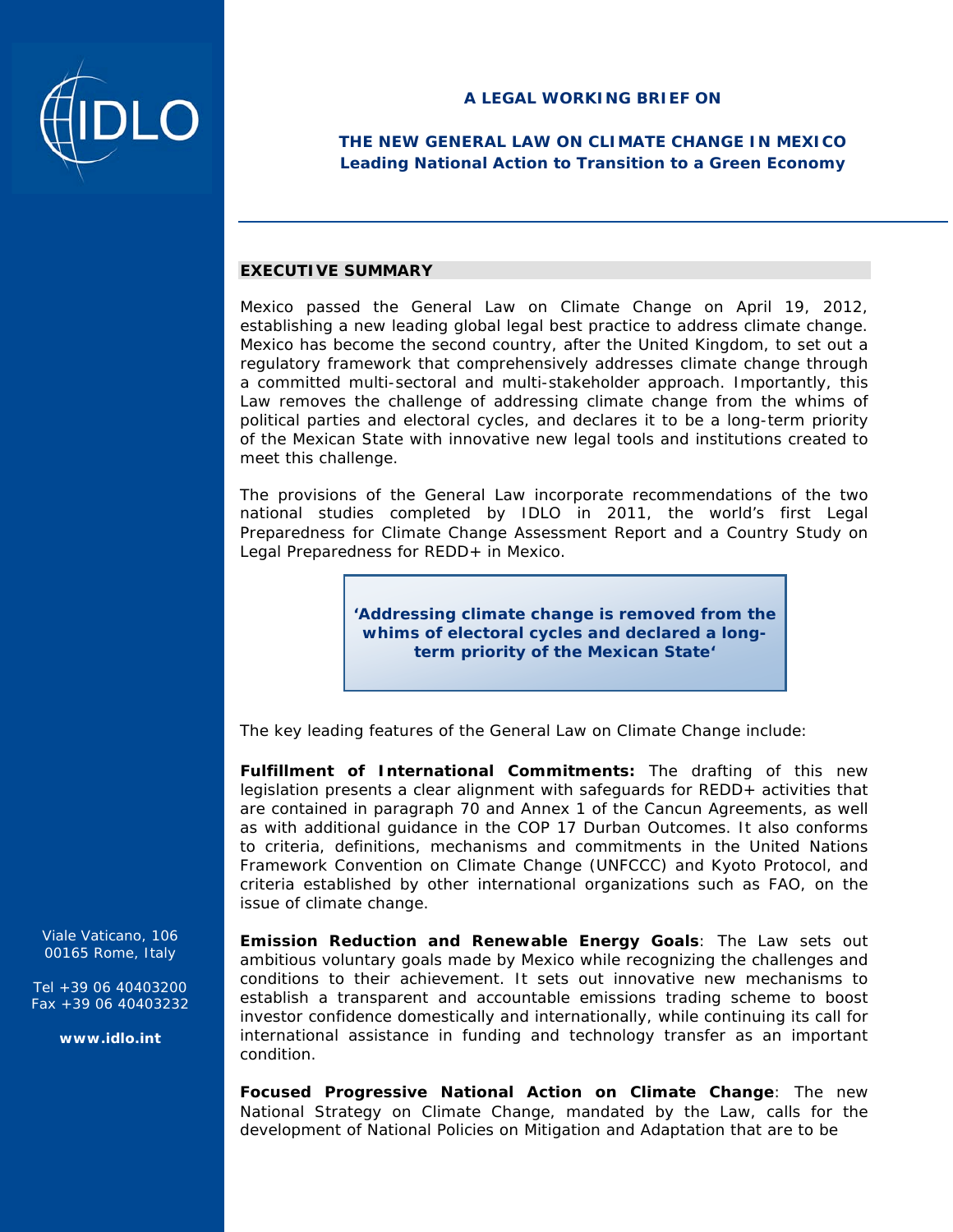reviewed and revised in 10, 20, and 40 years. Further, the goals contained in these policies, once set, cannot be reversed thus ensuring that Mexico continues to progress forward in its climate change efforts. The Transitory Articles of the Law outline the specific mitigation and adaptation actions to be prioritized in Mexico, providing concrete guidance to focus actions.

*Focused Progressive National Action on Climate Change:* The new National Strategy on Climate Change, mandated by the Law, calls for the development of National Policies on Mitigation and Adaptation that are to be reviewed and revised in 10, 20, and 40 years. Further, the goals contained in these policies, once set, cannot be reversed thus ensuring that Mexico continues to progress forward in its climate change efforts. The Transitory Articles of the Law outline the specific mitigation and adaptation actions to be prioritized in Mexico, providing concrete guidance to focus actions.

*New Institutional Framework focused on Coordination and Participation*: The Law also sets out a robust institutional framework. It creates new multi-sectoral bodies dedicated specifically to climate change issues: the high-level Interministerial Commission on Climate Change (CICC) and the National Institute of Ecology and Climate Change (INECC). It also sets out clear rights and responsibility of all levels of government, and establishes the National System for Climate Change to ensure coordination. It mandates the formal participation of civil society, the private sector and academia in policy development and project implementation through membership in the Council for Climate Change and Evaluation Committee. The Law emphasizes the need to engage indigenous communities, youth, disabled, and other vulnerable communities.

*New Tools focused on Transparency and Accountability*: The Law establishes new innovative tools to boost investor and citizen confidence in the emissions trading system and the allocation of funds. To support its new Voluntary System of

Emissions Trading, it creates an Inventory of Emissions, a Registry of Emissions and a new Climate Change Fund with a focus on certifications, assurances, and regular verifications.

Challenges remain, particularly in the implementation and funding of the institutions and tools created by the new General Law. One of the main challenges for the implementation of this Act will be how to involve the private sector, so as to overcome its reluctance and identify areas of opportunity in the context of the green economy, including improving competitiveness and the availability of financial and technological supports. An additional challenge is the lack of resources to facilitate the implementation of the Law. To address this situation, a *Climate Change Fund* was established to capture and channel funds from public and private sectors at both, national and international levels, in support of mitigation and adaptation actions

Ultimately however, the General Law represents a major step forward for Mexico, and for those countries that choose to learn from this new leading best practice, in their efforts to address climate change and transition to a new global green economy.

# **BACKGROUND**

**'The General Law is a major step forward for Mexico, and a new leading best practice to address climate change and transition to a new green economy'**

Mexico is one of the five most vulnerable countries to climate change due to its biodiversity, geographic position, and poverty levels. The country has already experienced climate change effects, from severe droughts to rainstorms of increasing intensity and frequency. Meanwhile, it is the world's  $13<sup>th</sup>$  biggest emitter of greenhouse gases, and the world's 11<sup>th</sup> biggest economy, projected to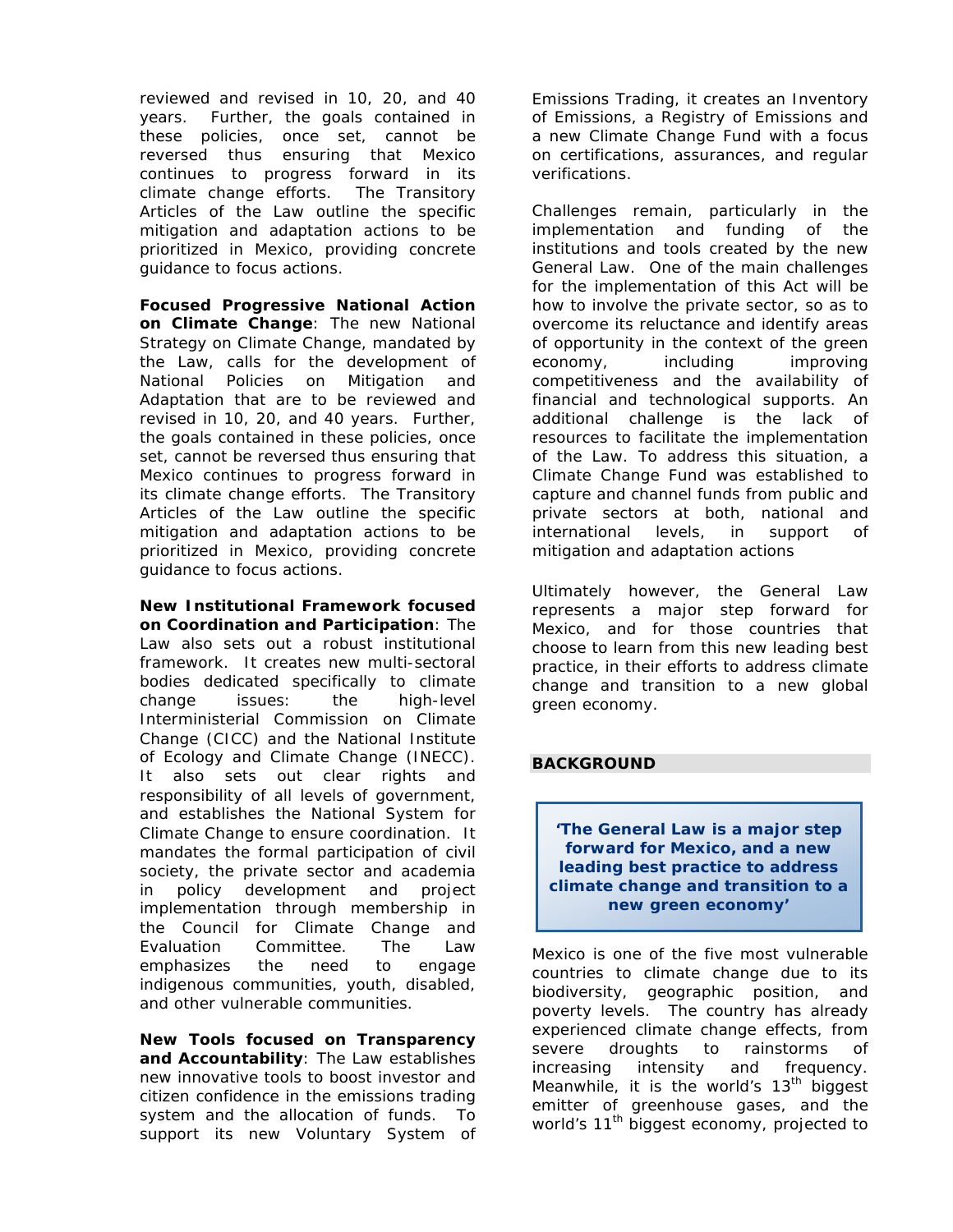

be the  $5<sup>th</sup>$  largest economy by 2050. Mexico has taken proactive steps, both in international commitments and national actions, to address the challenge of climate change and transition to a lowcarbon emission economy.

The *Cancun Agreements* adopted at the 16th Conference of the Parties (COP16) of the United Nations Framework Convention on Climate Change (UNFCCC) in December 2010, made a significant step forward by establishing a framework on Reducing Emissions from Deforestation and Forest Degradation (REDD+), aimed at reducing deforestation and promoting the conservation, sustainable management of forests and enhancement of forest carbon stocks in developing countries. A major breakthrough of the Agreements are the guidelines established to carry out REDD+ activities in a manner that safeguards important rights and guarantees.

At the 17th Conference of the Parties (COP17) held in Durban, South Africa in December 2011, three important issues were raised: 1) the renewal of the Kyoto Protocol, reaching a second period of commitment from 2013; 2) the funding and design of the program of work for the Green Climate Fund, which will put USD \$100,000 million per year by 2020 available to developing countries to adapt to the consequences of climate change; and 3) the reduction of global greenhouse gases emissions, through the approval of a Roadmap for the adoption of a new binding Global Agreement, to be applicable to all countries, not only developed States. An important result of COP 17 are the Durban Outcomes, which outlined further guidelines on the social and environmental safeguards to be applied to all mitigation, adaptation and emission reduction actions undertaken by countries.

Addressing the impacts of climate change and transitioning to a low-carbon emission economy have been key priorities for the Mexican Government. As an official UN

REDD Programme partner country, Mexico recognizes forest resources as an important natural resource that contributes to the livelihoods of its people. The country has embraced the REDD+ mechanism as an important opportunity to stop and reverse deforestation and degradation of forests and soil. REDD+ offers the potential to recognize financial value for the carbon stored in Mexico's forests and promote environmental and social benefits towards a Green Economy model, characterized by new technology and low emission development pathways



In order to support Mexico to strengthen its capacity to move towards a low-carbon emission economy and implement REDD+, the International Development Law Organization (IDLO) conducted a two national studies: the world's first Legal Preparedness for Climate Change Assessment Report (L-PAR) and a Country Study on the Legal Preparedness for REDD+. These reports provided options and recommendations for legislative and institutional arrangements to support climate mitigation and adaptation actions and favorable implementation of REDD+ projects to benefit Mexico's rural poor. The studies featured discussion on the legal and institutional requirements outlined in the Cancun Agreements and the Durban Outcomes and propose tailored reforms for Mexico to address climate change while meeting the social and environmental safeguards.

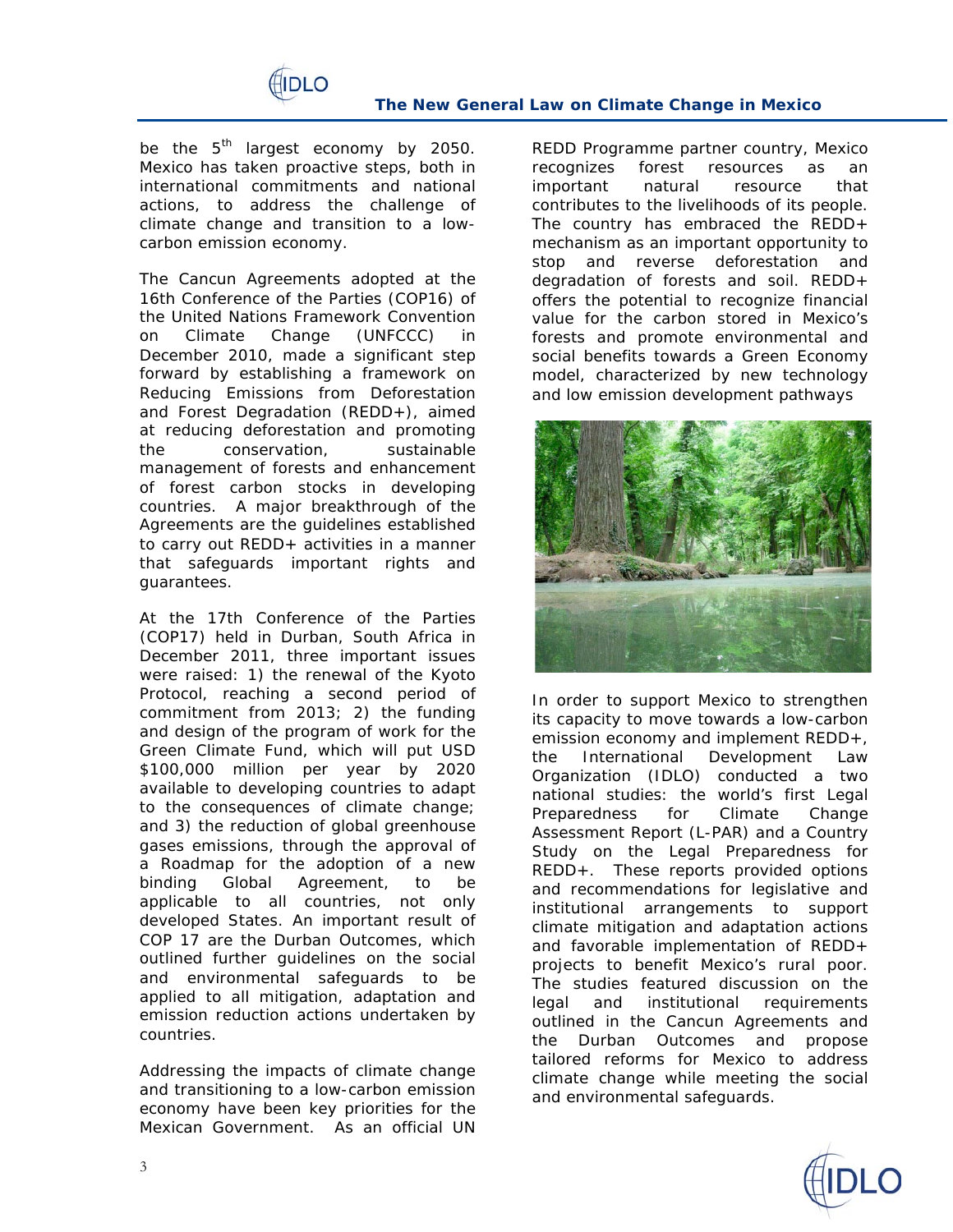

On April 19, 2012, Mexico passed the General Law on Climate Change, the first comprehensive national law to address climate change enacted in the developing world and the second one at the global level (after the *Climate Change Act*, passed in the United Kingdom in 2008). This affirmative action of the Government of Mexico was made in compliance with the commitments made at COP16 and COP17. The provisions of the Law reflect the recommendations of the two national studies completed by IDLO.

### **THE LEGISLATIVE PROCESS**

On December 6, 2011, the full Senate of Mexico approved the draft decree enacting the General Law on Climate Change. The draft decree contained core elements of seven bills submitted between 2007 and 2011 by senators of all major political parties, drafted with broad stakeholder consultation including inputs and views collected from academia, research institutes, NGOs and the private sector.



In the second stage of the legislative process, the draft decree gained the approval of the Chamber of Deputies (280 votes in favor, 10 votes against and 1 abstention) and was sent back to the Senate for final adoption. The General Law on Climate Change was **finally approved by the Senate of Mexico on April 19, 2012 by a unanimous vote (78 votes)**, and was referred to the Federal Executive Branch for legal

promulgation by publication in the Official Journal of the Federation. This broad multi-political party and multi-stakeholder approval reflects the full commitment and awareness across Mexico to take bold actions to address climate change issues.

#### **PRINCIPAL OBJECTIVES AND GOALS**

The General Law on Climate Change

**'The Law was developed with the active contribution of all major political parties, private sector and civil society, and was passed with near unanimous support of both the Chamber and Senate'**

strengthens Mexico's commitment to sustainable development and its transition to a low carbon economy, promoting the creation of green jobs and innovation in clean technologies and renewable energy. The new Law is a clear demonstration of the political will of the Mexican State to meet sustainable development, renewable energies, and the transition to the new green economy models. This commitment in the text of the Law through Article 35- III which emphasizes the central role of sustainable development, human health, biodiversity, food security, economic development, environment and "*the gradual substitution of the use and fossil fuel consumption by sources of renewable energy"*, and Article 2-VII, which states as a principal objective to "*promote the transition to a competitive, sustainable and low carbon emission economy".*

The General Law on Climate Change establishes a comprehensive, crosssectoral legal framework to coordinate national, state and local initiatives to address climate change in Mexico. The Law establishes as principal objectives (Article 2):

- to guarantee the right to a healthy environment;
- to define the concurrent powers of the three levels of government in

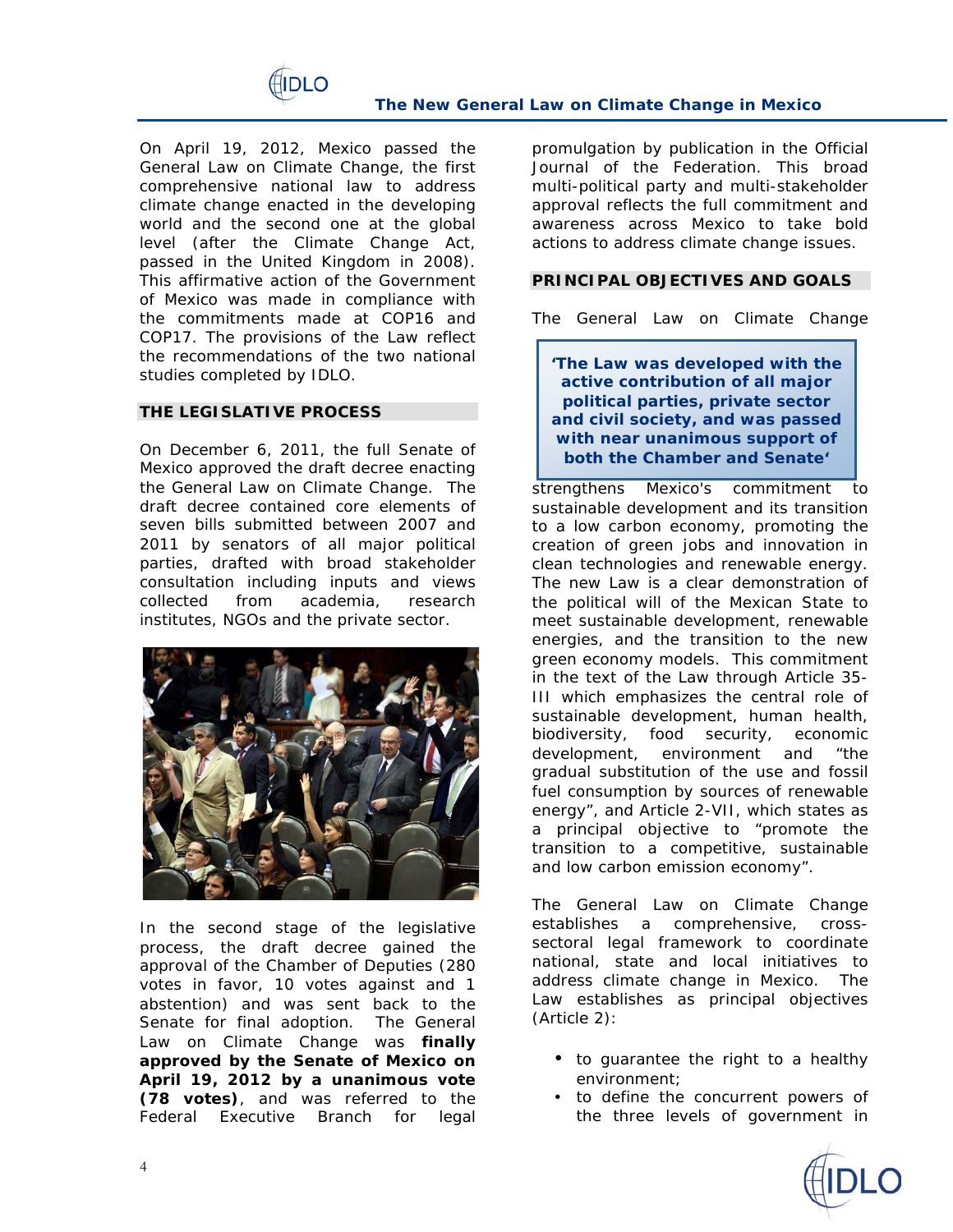

this area;

• to reduce the vulnerability of human and natural systems to the effects of this phenomenon;

**IDLO** 

- to regulate adaptation and mitigation actions;
- to promote research, dissemination, development and transfer of technology and innovations; and
- to facilitate the transition to a competitive, sustainable and low carbon emission economy while promoting environmental, social and economic benefits.

Notably, the right to a healthy environment was added as an objective to the Law in the last round of review by the Senate, an addition that garnered the unanimous support by Mexican Senators.

The Act enshrines ambitious goals for emission reductions and renewable

**'The Law sets Mexico's goals of reducing emissions by 20% by 2020 and 50% by 2050, conditioned on international support, as well as the goal of generating 35% of electricity by renewable energy by 2024'**

energy. It incorporates the voluntary goals announced by Mexico, consisting of reducing emissions by 30% by 2020 and 50% by 2050, with regard to those issued in the year 2000 (baseline). Both are legally-binding targets conditioned on the financial and technological support of the international community. Due to the conditionality of these targets, they were included in the transitory articles rather than the main body of the Act. The private sector lobby expressed severe scepticism of Mexico's ability to reach the prescribed targets and in particular how the baseline was calculated. In spite of this strong lobby, the modalities for the calculation of the baseline and respective mitigation goals were reviewed and found to be technically sound, and thus were incorporated into the final text of the Act .

The Law also sets the goal that by 2024, 35% of the country's electricity should be generated by renewable energy, and subsidies for fossil fuels will decline gradually to make these renewably energies competitive.

# **INSTITUTIONAL ARCHITECTURE**

The General Law establishes an institutional framework that emphasizes the need to a tranversal, cross-sectoral approach to climate change, and the critical importance of wide stakeholder participation.

**Comisión Intersecretarial de Cambio Climático (CICC)**

Interministerial Commission on Climate

**'The institutional framework creates new agencies dedicated to climate change, as well as bodies charged with coordination across government sectors and levels. Other new bodies mandate membership by civil society, private actors and academia for policy development and implementation evaluation'**

Change (CICC)

The CICC is a high-level ministerial body with the following functions: to coordinate actions among the agencies of Federal Public Administration; to formulate and implement national policies for adaptation and mitigation of climate change; to develop criteria for mainstreaming and comprehensiveness of climate change policies; to call for the participation of civil society and private sector; and, in particular, to propose alternatives to regulate emissions trading in phases, starting with capacity building.

It will be chaired by the Head of the Federal Executive, who may delegate this function to the head of the Ministry of the Interior or to the Ministry of Environment and Natural Resources (SEMARNAT). The

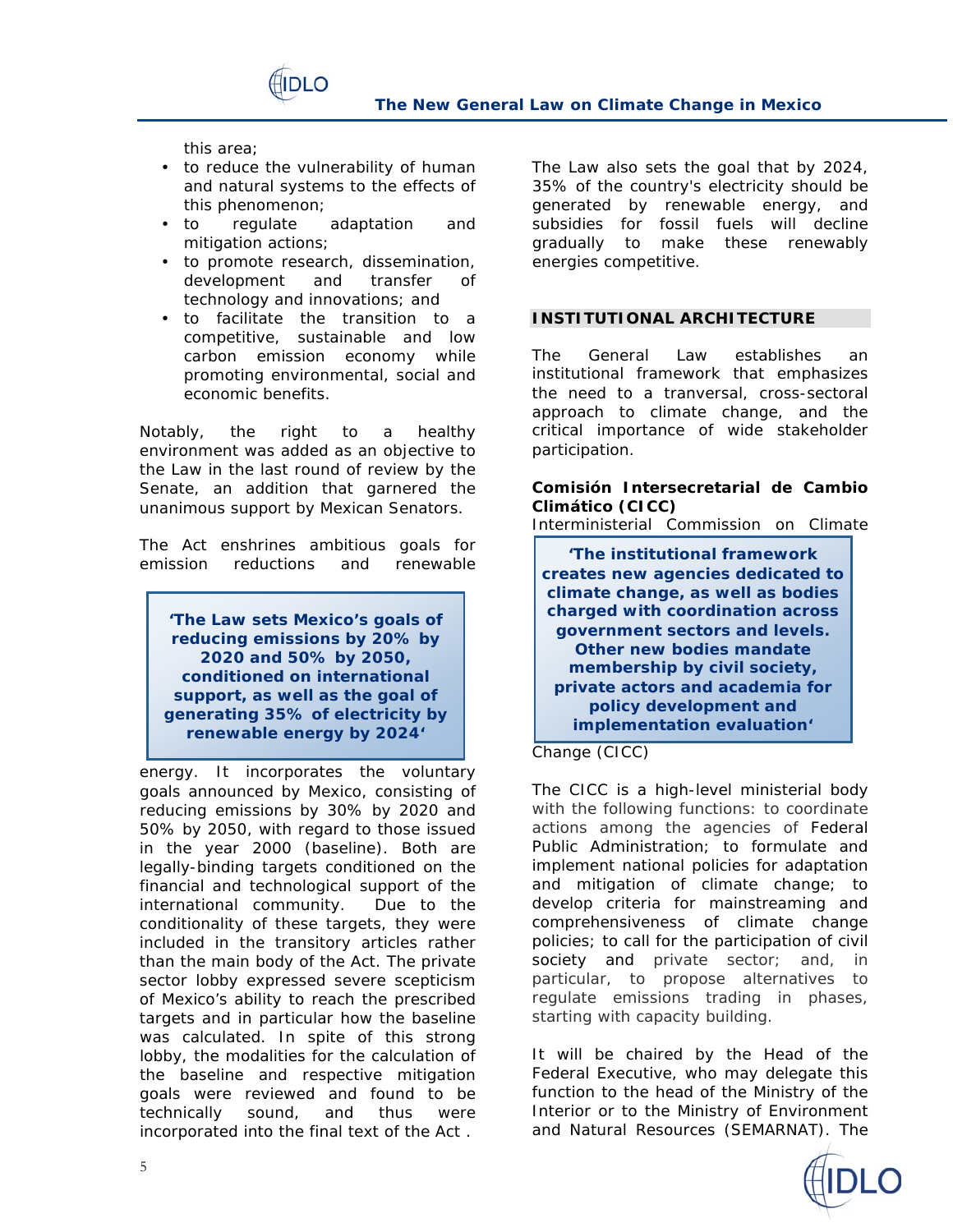

Commission shall comprise the heads of the following Ministries: SEMARNAT, the Ministry of Agriculture, Livestock, Rural Development, Fisheries and Food (SAGARPA), Health, Communications and Transport, Economy, Tourism, Social Development (SEDESOL), Interior, Marine, Energy, Education, Finance and Public Credit (SHCP) and Foreign Affairs.

The CICC will oversee the work of the following Working Groups (WG) as defined in Articles 45 and 49):

- I. WG for the Special Climate Change Program.
- II. WG on Adaptation Policies.
- III. WG on Reducing Emissions from Deforestation and Degradation.
- IV. WG on Mitigation.
- V. WG for International Negotiations on Climate Change.
- VI. Mexican Committee for Projects that Reduce Emissions and Capture Greenhouse Gases.

**Consejo de Cambio Climático (CCC)** Council on Climate Change (CCC)

The Council is the permanent consultative body of the CICC with the objective to foster broad stakeholder participation and collaboration. It shall be composed of a minimum of fifteen members from the government, civil society, private and academic sectors, who shall be appointed by the President of the CICC and must serve in their personal capacities and with an honorary title (Articles 51 and 53). Through this body, the Federal Government is obligated to consult with civil society, private sector and academia to ensure broad support of climate change policies and actions.

**Instituto Nacional de Ecología y Cambio Climático (INECC)**

National Institute of Ecology and Climate Change (INECC)

INECC is established as the main public agency responsible for climate change policy development and evaluation with own legal personality, patrimony and managerial autonomy. INECC will have the following functions: to coordinate, promote and develop scientific and technological research related to the National Policy on climate change; to prepare, conduct and evaluate the National Policy; to participate in the design of economic, fiscal, financial and market instruments, linked to the National Policy; to integrate and develop the national communications of Mexico to the UNFCCC; to develop the Emissions Inventory; and to promote academic training on climate change.

Its highest authority is a multi-sectoral Governing Board chaired by the Head of the SEMARNAT and integrated by the Heads of the Ministries of Agriculture, Livestock, Fisheries and Food (SAGARPA), Interior (SEGOB), Social Development (SEDESOL), Finance and Public Credit (SHCP), Energy (SENER), Health (SS) and the National Council of Science and Technology (CONACYT). The Institute shall have a Director General appointed by the Federal Executive (Articles 13, 17 and 18).

**Sistema Nacional de Cambio Climático (SNCC)**

The National System for Climate Change (SNCC)

The SNCC will serve as a permanent mechanism for communication and coordination between the Federation, States and Municipalities, as well as to promote the cross implementation of the National Climate Change Policy in the short, medium and long term. It shall be composed of the CICC, the CCC, the INECC, the State Governments, a representative from each of the national associations of local authorities and representatives of the Congress of the Union (Articles 38 and 40).

**Coordinación de Evaluación (CE)** The Evaluation Committee (EC)

The Evaluation Committee is a multistakeholder expert body responsible for

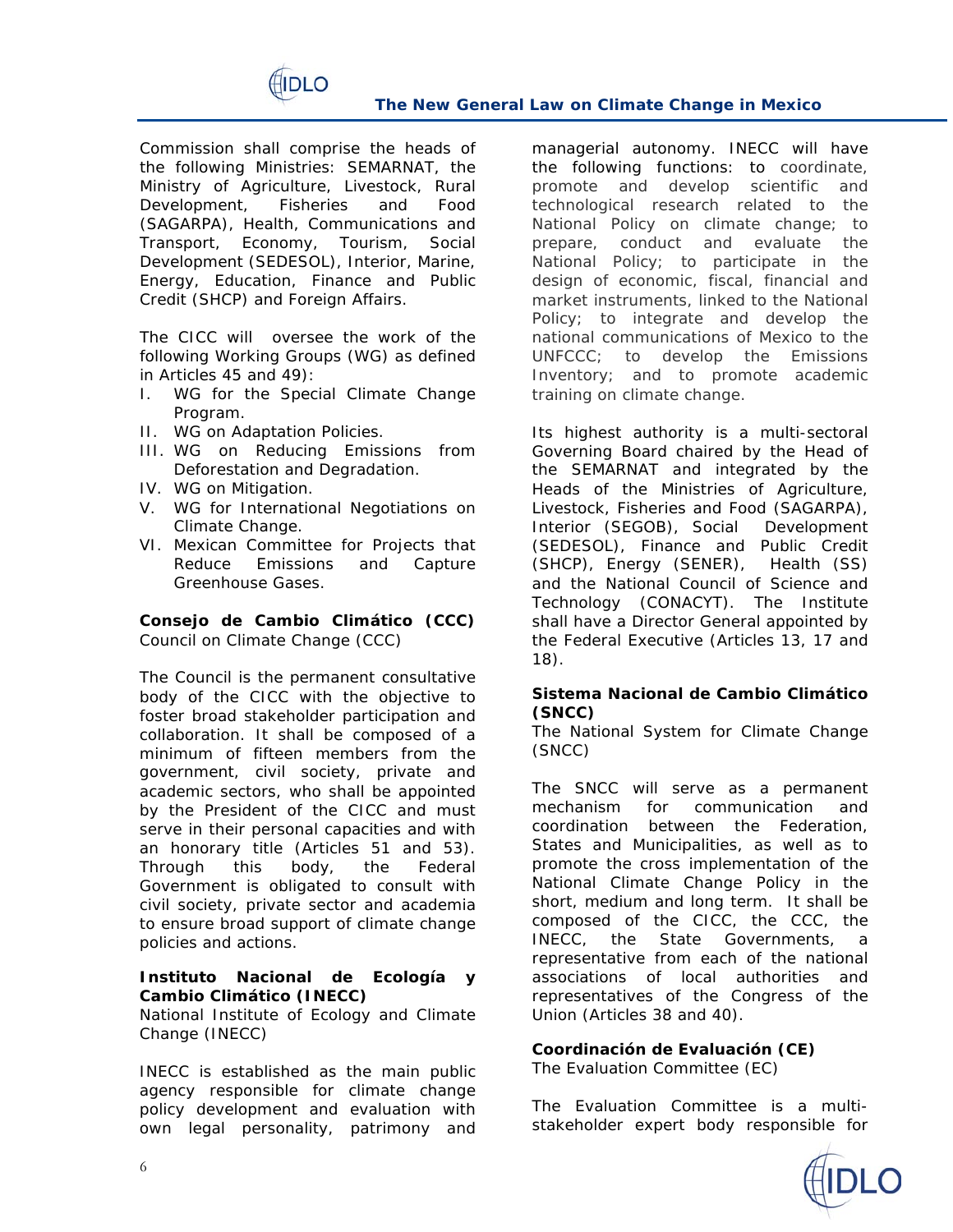

periodically and systematically evaluating compliance with the National Policy on Climate Change, including progress in achieving the objectives, goals and actions of the Special Climate Change Program, and the emissions reductions and renewable energy targets. The Committee will make recommendations to the National System for Climate Change. It will be integrated by the President of INECC and six Social Councillors, including representatives of the scientific academic, technical and industrial sectors. The Councilors shall be appointed by the CICC through a public call issued by the INECC (Articles 23 and 25).

**PLANNING AND POLICY INSTRUMENTS**

The primary planning instruments are the National Strategy on Climate Change, the Special Climate Change Program, and the relevant Programs of the States (Article 58).

**Estrategia Nacional de Cambio Climático** National Climate Change Strategy

**'Innovative new tools include Mexico's voluntary emission trading system and Climate Change Fund. The Law contains instruments to ensure promote accountability and transparency'**

The National Climate Change Strategy is the overarching guiding national policy instrument to address the effects of climate change and move Mexico towards a competitive, sustainable and low carbon emission economy. SEMARNAT will develop the strategy in collaboration with the INECC with the advisory opinion of the CCC. Ultimately, the Strategy will be adopted by the CICC (Article 60). Under the Strategy, two national policies are to be created, the National Policy on Adaptation and the National Policy on Mitigation.

SEMARNAT, with the participation of the CICC, shall review the National Strategies at least every ten years on mitigation and every six years on adaptation. Explanations must be provided for any deviations detected between the projected estimates and the results evaluated. Once committed, goals, projections and objectives cannot be retracted or reduced in subsequent evaluations despite the progress noted. This is a clear indication of Mexico's commitment to continuously move forward in their efforts to address climate change (Article 61). The baseline scenarios, the emission projections and goals of the National Strategy will be reevaluated and set in periods of ten, twenty and forty years (Article 62).

The Commission may propose and approve equivalent or more ambitious adjustments or modifications to the scenarios, pathways, actions and targets included in the National Strategy for the following reasons: I. adoption of new international commitments in this area; II. development of new scientific knowledge or relevant technologies; III. when required by policies on environment, natural resources, economy, energy, sustainable transport, health and food security; and IV. when derived from the results of evaluations made by the Evaluation Committee (Article 63).

**Política nacional de adaptación** The National Policy on Adaptation

The National Policy on Adaptation, developed under the National Strategy, will aim, *inter alia*, to reduce the vulnerability of society and ecosystems from the effects of climate change and build resilience and strength of natural and human systems (article 27).

**Política nacional de mitigación** The National Policy on Mitigation

The National Policy on Mitigation envisions

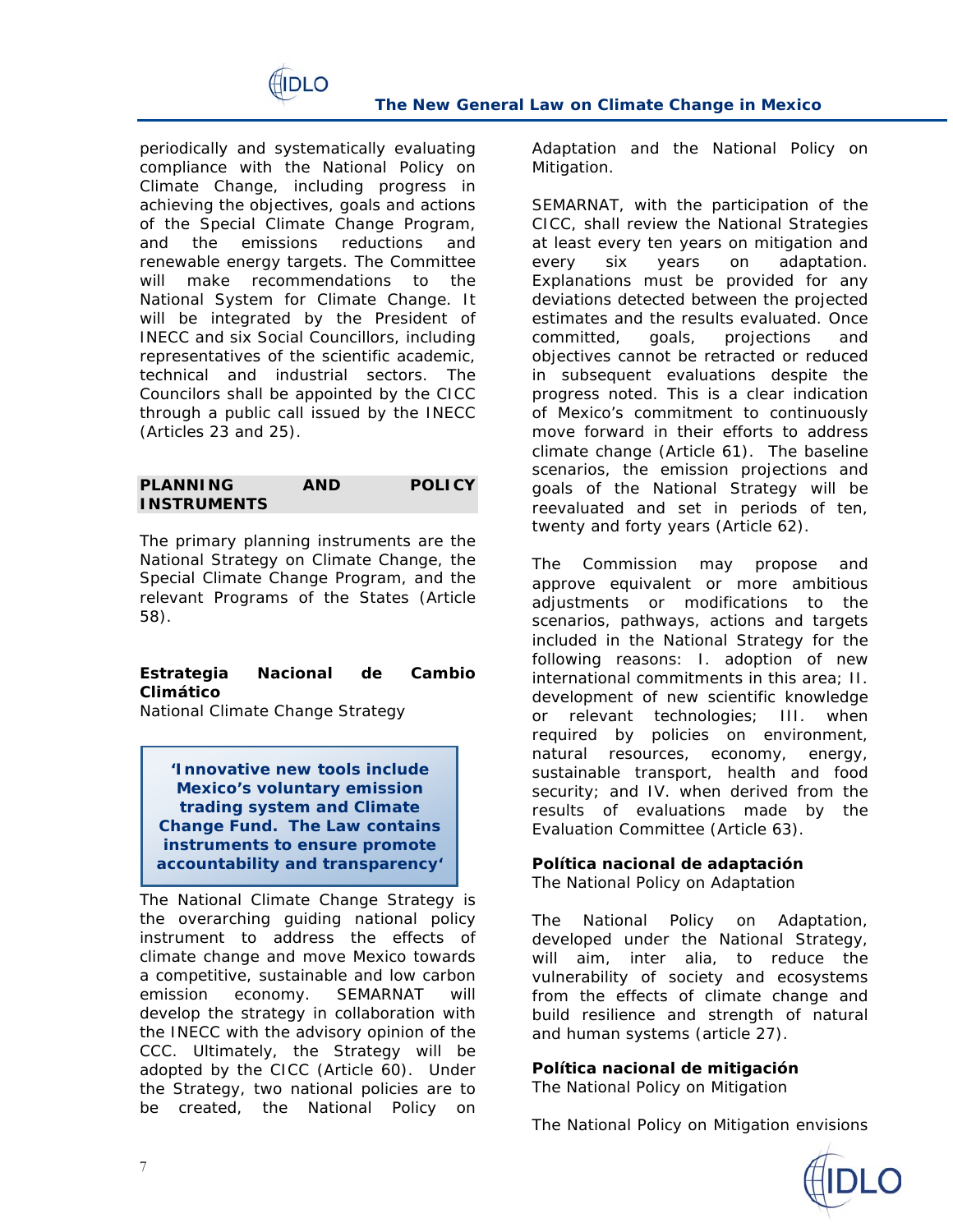

progressive implementation of its goals. The Policy promotes the strengthening of national capacities for mitigating emissions and adapting to the adverse effects of climate change, and prioritizes areas of greatest potential for reducing emissions in Mexico. In addition, it will also help to achieve Mexico's international commitments (article 32).

To ensure effective implementation of new green economy policies, activities that would involve a cost to the private sector or society at large, and for which no funds or international sources of funding exist, may be implemented in two phases. In the first phase, the Government would develop policies and programs to strengthen domestic capabilities through the voluntary actions of the regulated sectors. In the second phase, once domestic capacity has reached a certain level, the Government will establish specific emission reduction goals, considering the contribution of the respective sectors to the emissions of greenhouse or composite gases in the country. For example, this two-phased approach may be employed to support the gradual development of REDD+ initiatives, clean energy and technology installations and green infrastructure projects.

**Inventario de Emisiones** The Inventory of Emissions

In order to support the implementation of mitigation measures, the General Law entitles the INECC to create a technical body responsible for developing the Emissions Inventory in accordance with the guidelines and methodologies established by the United Nations Framework Convention on Climate Change, its Conference of the Parties and the Intergovernmental Panel on Climate Change. The INECC will calculate the contents of the Inventory in accordance with the following deadlines (article 74):

I. The emissions from burning fossil fuels will be estimated annually.

- II. The emissions from sources other than burning fossil fuels, except those relating to land use change, will be estimated every two years.
- III. The total emissions by sources and removals by sinks of all categories included in the Inventory, will be estimated every four years.



**Registro de Emisiones** The Registry of Emissions

SEMARNAT will integrate a Registry of Emissions to facilitate transparency and accountability in the emissions trading scheme. The Registry will record all stationary and mobile sources of emissions that are identified as subject to reporting requirements in the General Law. The Regulations of the Law shall identify the sources that should be reported to the registry by sector, subsector and activity (Articles 87 and 88). This Registry ensure the rights of all participants of the trading scheme and gives certainty and assurances of the effectiveness of projects undertaken.

**Sistema voluntario de comercio de emisiones** The Voluntary System of Emissions Trading

The General Law provides the basis for the gradual establishment of marketbased instruments to encourage the implementation of the National Policy on Climate Change. The SEMARNAT, with the

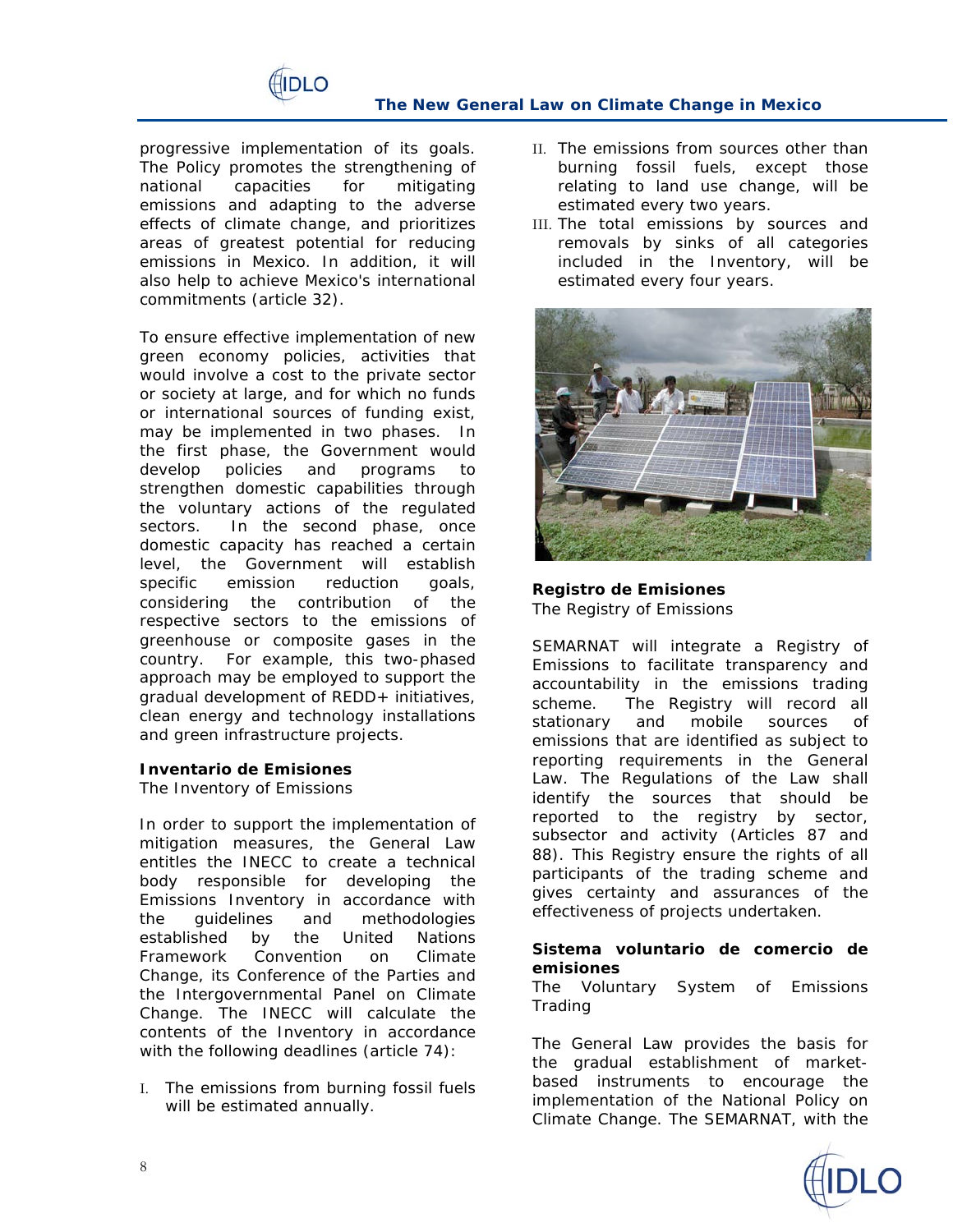

participation of the CICC and the CCC, may establish a voluntary system of emissions trading in order to promote emission reductions that are costeffective, and meet measurement, reporting and verification (MRV) requirement (Article 94).

Those interested in participating in a voluntary emissions trading scheme may carry out operations and transactions that are linked to emissions trading schemes in other countries, or international carbon markets (Article 95). The General Law recognizes programs and other mitigation tools have been developed from the Kyoto Protocol and any other that is properly certified by an organization with international recognition. The Regulations of the Law shall establish the requirements to be met for recognition and registration of these programs and instruments (Article 37).

**Sistema de Información sobre el Cambio Climático (SICC)**  Information System on Climate Change (SICC)

The SICC will promote transparency and access to information, to be administered by the National Institute of Statistics and Geography (INEGI) (Article 76).

**Fondo para el Cambio Climático** Climate Change Fund

The General Law establishes a Climate Change Fund aimed at attracting and channeling funds from public and private sectors, at both, national and international levels, in order to support the implementation of actions to address climate change in Mexico. Mexico recognizes the importance of adaptation for long-term sustainable development, so adaptation actions will be given priority in the allocation of the Fund (Article 80). The Fund features several robust auditing mechanisms and is backed by the Mexican Government, thus offering high levels of accountability and transparency to give added confidence to potential investors.

The sources of the Fund will be the annual resources from the Expenditure Budget of the Federation, as well as from other contributions; royalties and land use; donations from individuals or corporations at national or international levels; contributions made by the governments of other countries and international organizations; and from the value of certified emission reductions from those projects implemented in Mexico that the Fund has purchased in the market on a voluntary basis (Article 81).

The Fund will operate through a public trust created by the Ministry of Finance (SHCP) and will have a Technical Committee chaired by SEMARNAT and representatives of the following Ministries of State: Ministry of Finance (SHCP), Economy, Interior, Social Development (SEDESOL), Communications and Transport, Energy and SAGARPA (Articles 83 and 84). The Fund shall be established by the SHCP and the operating rules must be approved by its Technical Committee, within six months from the publication of the Law in the Official Journal of the Federation. The operation of the Fund will be conducted by the National Society of Credit acting as trustee of the public trust constituted for that purpose. The National Bank for Foreign Trade (BANCOMEXT) shall transfer the existing funds in the Mexican Carbon Fund (FOMECAR) to the Climate Change Fund (Ninth Transitory Article)

### **MAJOR INSTITUTIONAL COMMITMENTS**

Mexico has proposed the following *aspirational goals* and *indicative deadlines*, subject to the establishment of an international regime with the relevant mechanisms for financial and technological support from developed countries to developing countries, among which Mexico is included:

**ADAPTATION:** The Third Transitory

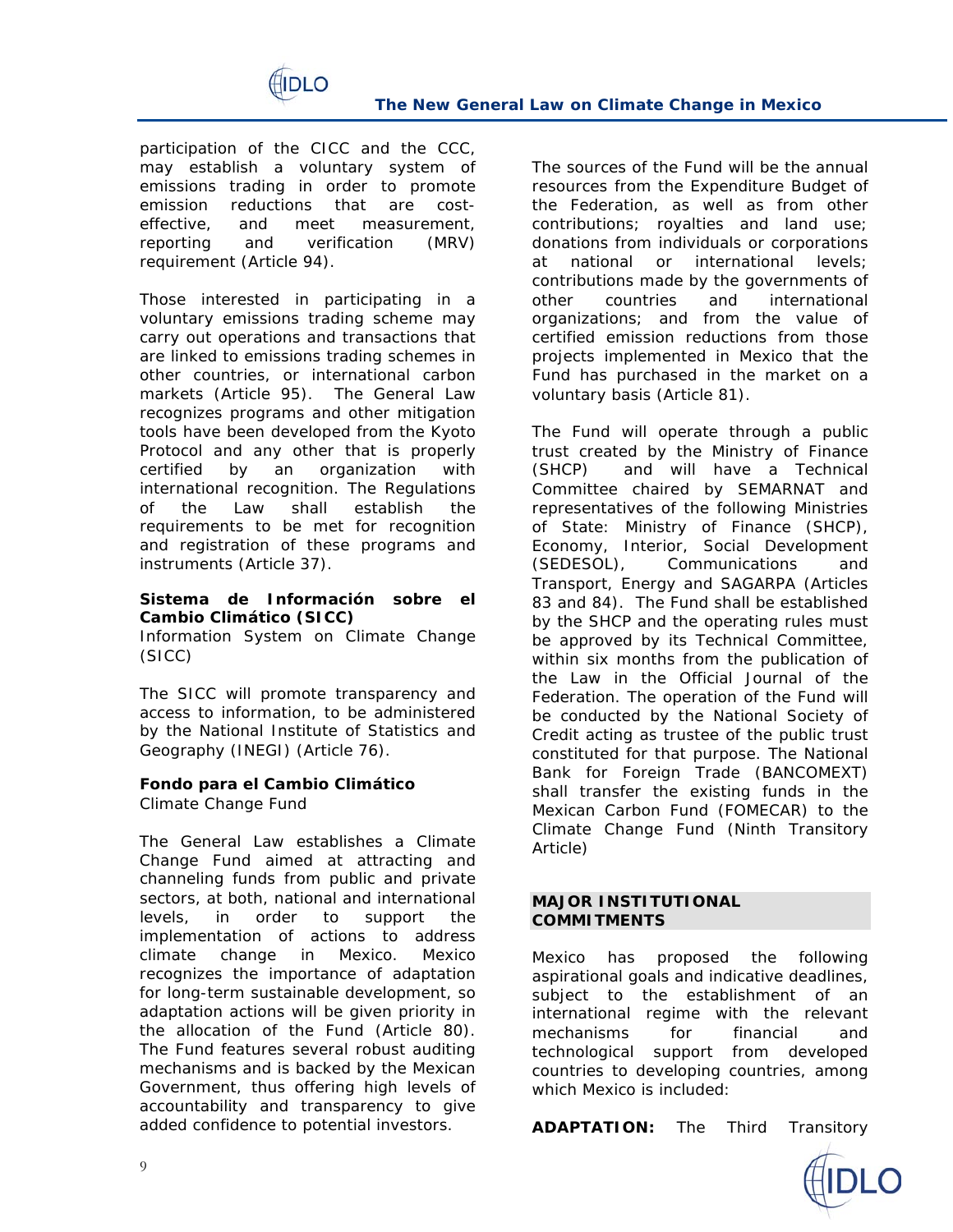

Article determines the following:

 To establish a Program that, before the end of 2013, integrates and publishes the National Atlas of Risk, as well as the relevant State and Local Atlas' of Risk, that outlines the municipalities and settlements in Mexico vulnerable to climate change.

∩ וחו∃

- > The municipalities most vulnerable to climate change should have, before November 30, 2015, an Urban Development Program which includes the strategies to address the effects of climate change.
- > The Federative Entities shall prepare and publish Local Programs to address climate change, by the end of 2013.
- > The Federal Government must establish, prior to November 30, 2012, the General Ecological Program Planning, and the Sub-Program for the Protection and Sustainable Management of Biodiversity Against Climate Change.

**MITIGATION:** The Third Transitory Article states the following:

**'Adaptation actions will focus on identifying communities and ecosystems most vulnerable to climate change and developing action plans at the local and national level'**

- The National Forestry Commission shall design strategies and policies to transit to a 0% rate of loss of carbon in the original ecosystems, taking into account sustainable development and community forest management.
- $\triangleright$  For 2018, the municipalities will develop and build the infrastructure for solid waste management that do not emit methane into the atmosphere in urban centers of more than fifty thousand habitants, and where feasible, implement the technology for generating electricity from methane gas emissions
- ▶ By the year 2020 and according to the goal-country in reducing emissions, the Ministry of Finance (SHCP) in

coordination with the Ministries of Economy, Energy, Transport and Communications and SAGARPA, must have gradually created a *System of Subsidies* that promotes the highest advantages of using non-fossil fuels, energy efficiency and sustainable public transport in relation to the use of fossil fuels.

- $\triangleright$  By the year 2020 and according to the goal-country in reducing emissions, the Ministry of Finance (SHCP) in coordination with the Ministry of Energy and the Energy Regulatory Commission, should have established a *System of Incentives* to promote and allow the profitable generation of electricity through renewable sources like wind, solar and mini-hydraulic, by the Federal Electricity Commission (CFE).
- The Ministry of Energy, in coordination with the CFE and the Energy Regulatory Commission, shall promote the generation of electricity from clean energy sources, with the aim of reach at least 35% by 2024

**EMISSIONS:** The second transitory article confirms that Mexico takes the

> **'Mitigation actions will focus community forest management, improved solid waste management, energy efficiency and the transition to clean and renewable energy sources'**

*aspirational* target of reducing by the year 2020, 30% of emissions with respect to the baseline; and a 50% of emissions reduction by 2050, in relation to those issued in 2000. The above goals can be achieved by setting an international regime with the relevant mechanisms of financial and technological support from developed countries to developing countries, among which Mexico is included. These goals will be reviewed when published the National Strategy.